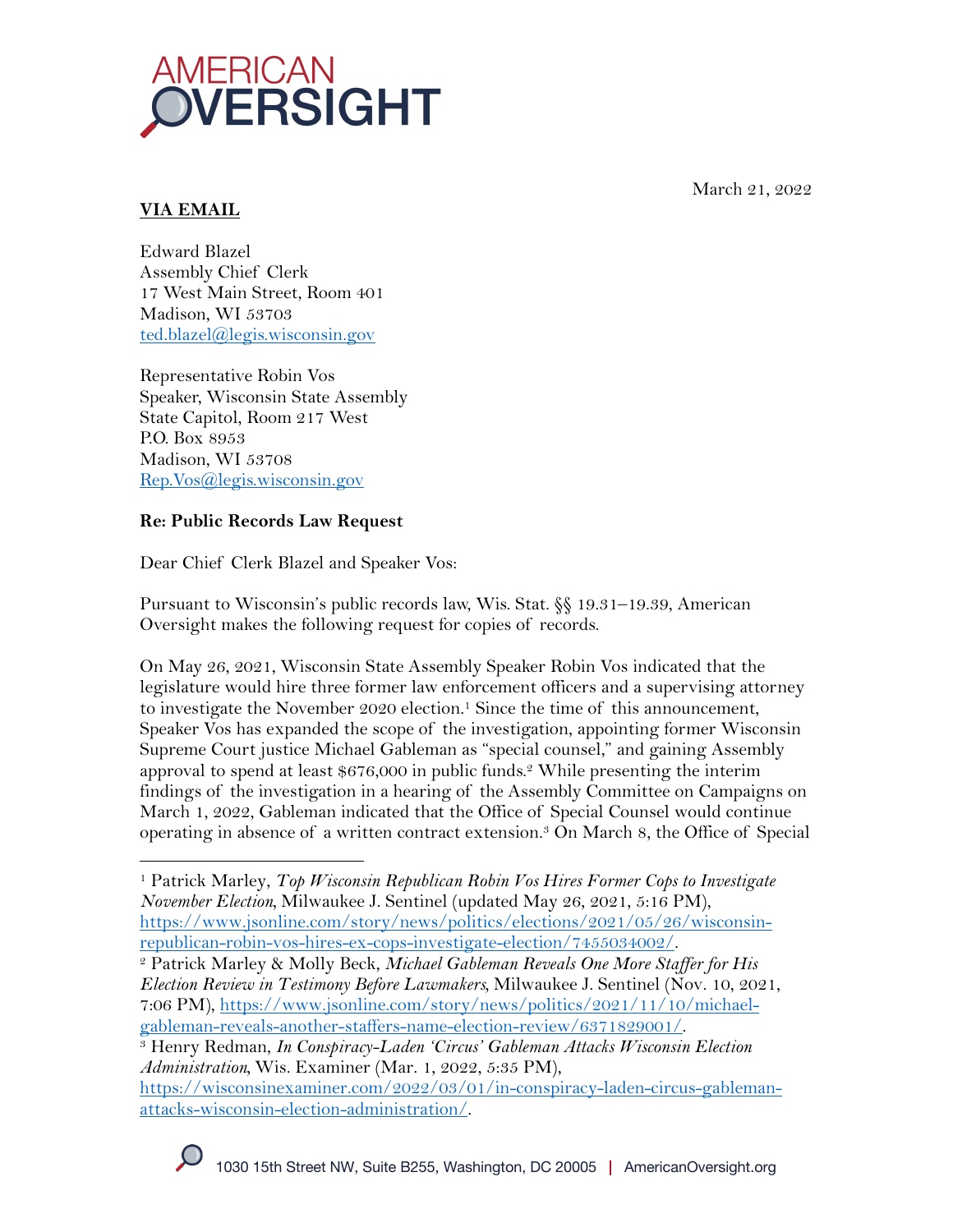Counsel filed in the Dane County Circuit Court a Second Amendment to the agreement between Gableman and the Assembly, which the Office of Special Counsel's attorney represented had been signed that day. The Second Amendment stated the term of Gableman's agreement would be through April 30.4

American Oversight seeks records with the potential to shed light on the Wisconsin Assembly's investigation of the November 2020 election, including regarding the continuing role of contractors who are performing work in furtherance of that investigation.

### **Requested Records**

American Oversight requests that Speaker Vos and the Wisconsin Assembly produce the following records "as soon as practicable and without delay":<sup>5</sup>

- 1. All records reflecting communications (including emails, email attachments, text messages, messages on messaging platforms (such as Slack, GChat or Google Hangouts, Lync, Skype, or WhatsApp), telephone call logs, calendar invitations, calendar entries, meeting notices, meeting agendas, informational material, draft legislation, talking points, any handwritten or electronic notes taken during any oral communications, summaries of any oral communications, or other materials) between (A) Wisconsin Assembly Speaker Robin Vos, or anyone communicating on his behalf, or any other individual representing the Wisconsin Assembly, and (B) Michael Gableman or anyone communicating on his or the Office of Special Counsel's behalf, regarding the negotiation, drafting, or execution of the Second Amendment to Agreement. 6
- 2. All records reflecting any consultations by Wisconsin Assembly Speaker Robin Vos, or anyone communicating on his behalf, or any other individual representing the Wisconsin Assembly with legal counsel regarding the negotiation, drafting, or execution of the Second Amendment to Agreement, including but not limited to formal or informal letters of engagement, detailed billing statements, and any waivers of conflicts for legal counsel.

Please provide all responsive records from December 1, 2021, through March 8, 2022.

https://www.americanoversight.org/document/wisconsin-assembly-second-amendedcontract-with-michael-gableman.

<sup>4</sup> Scott Bauer, *Wisconsin GOP-Ordered Election Probe Extended Through April*, Associated Press, Mar. 8, 2022, https://apnews.com/article/2022-midterm-elections-electionswisconsin-madison-fa3dccd11723681085c7efe86f4325ec; American Oversight, *Wisconsin Assembly Second Amended Contract with Michael Gableman*,

 $5$  Wis. Stat.  $\frac{6}{9}$  19.35(4)(a).

<sup>6</sup> *See* American Oversight, *Wisconsin Assembly Second Amended Contract with Michael Gableman*, https://www.americanoversight.org/document/wisconsin-assembly-secondamended-contract-with-michael-gableman.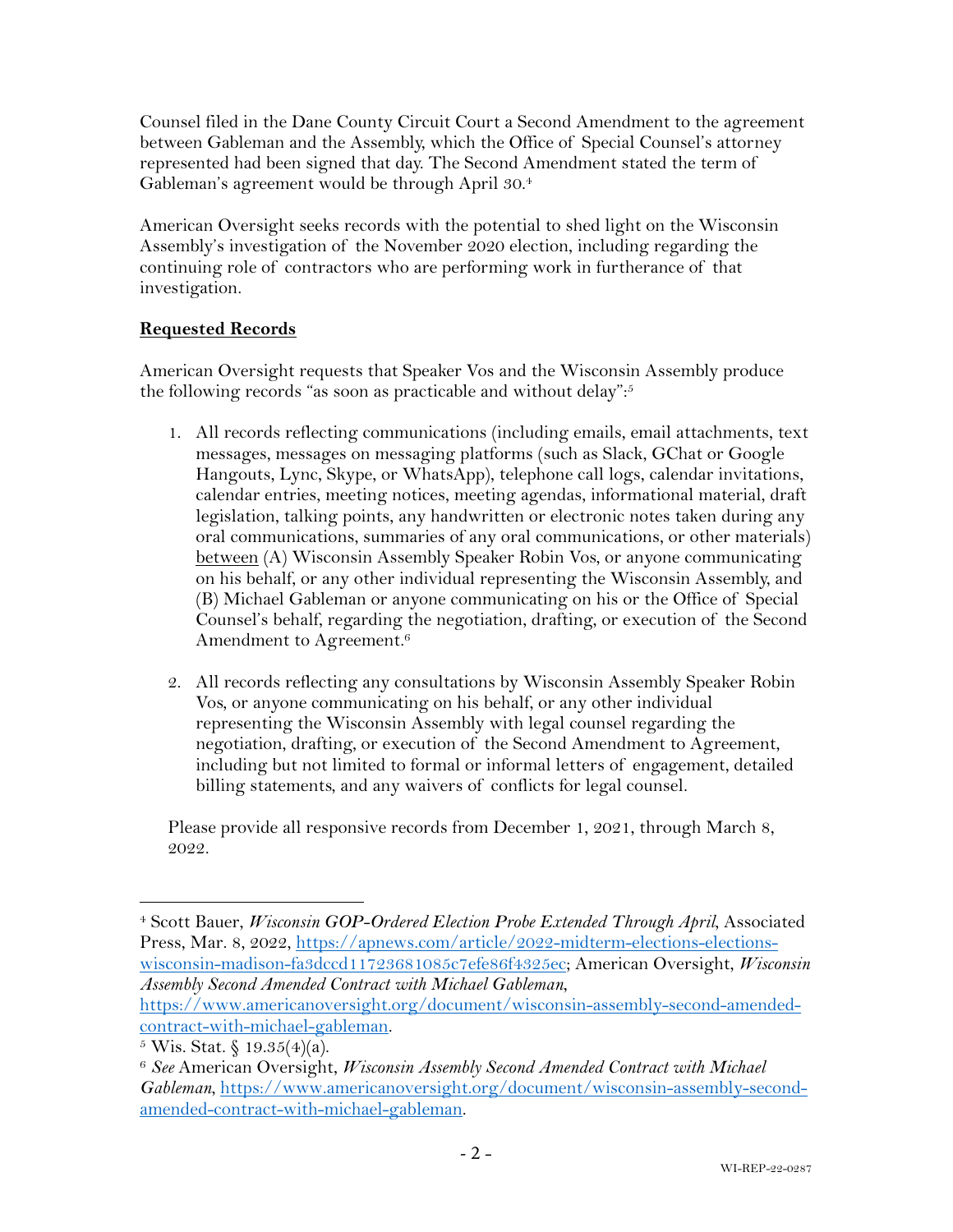#### **Fee Waiver Request**

In accordance with Wis. Stat. § 19.35(3)(e), American Oversight respectfully requests that the records be produced without charge. Providing American Oversight with a waiver of fees is in the "public interest" because American Oversight will, in accordance with its organizational mission, make the records available to the public without charge. These disclosures will likely contribute to a better understanding of relevant government procedures by the general public.

American Oversight's work is aimed solely at serving the public interest. As a  $501(c)(3)$ nonprofit, American Oversight does not have a commercial purpose and the release of the information requested is not in American Oversight's financial interest. Rather, American Oversight's mission is to serve the public by promoting transparency in government, educating the public about government activities, and ensuring the accountability of government officials. American Oversight uses the information gathered, and its analysis of it, to educate the public through reports, press releases, or other media.7 American Oversight also makes materials it gathers available on its public website<sup>8</sup> and promotes their availability on social media platforms, such as Facebook and Twitter.9

The public has a significant interest in the Wisconsin Assembly's investigation of the November 2020 election.<sup>10</sup> Records with the potential to shed light on this matter would contribute significantly to public understanding of operations of the government, including the role of contractors in conducting the Assembly's investigation. American Oversight is committed to transparency and makes the responses agencies provide to public records requests publicly available, and the public's understanding of the

<sup>7</sup> *See generally News*, American Oversight, https://www.americanoversight.org/blog; *State Investigations*, American Oversight, https://www.americanoversight.org/states; *see, e.g., State Government Contacts with Voting-Restriction Activists*, American Oversight, https://www.americanoversight.org/investigation/state-government-contacts-withvoting-restriction-activists; *Wisconsin Documents Offer Window into Early Uncertainty over COVID-19*, American Oversight, https://www.americanoversight.org/wisconsindocuments-offer-window-into-early-uncertainty-over-covid-19.

<sup>8</sup> *Documents,* American Oversight, https://www.americanoversight.org/documents.

<sup>9</sup> American Oversight currently has approximately 15,740 page likes on Facebook and 118,000 followers on Twitter. American Oversight, Facebook,

https://www.facebook.com/weareoversight/ (last visited Mar. 15, 2022) American Oversight (@weareoversight), Twitter, https://twitter.com/weareoversight (last visited Mar. 15, 2022).

<sup>10</sup> *See supra,* notes 1-4.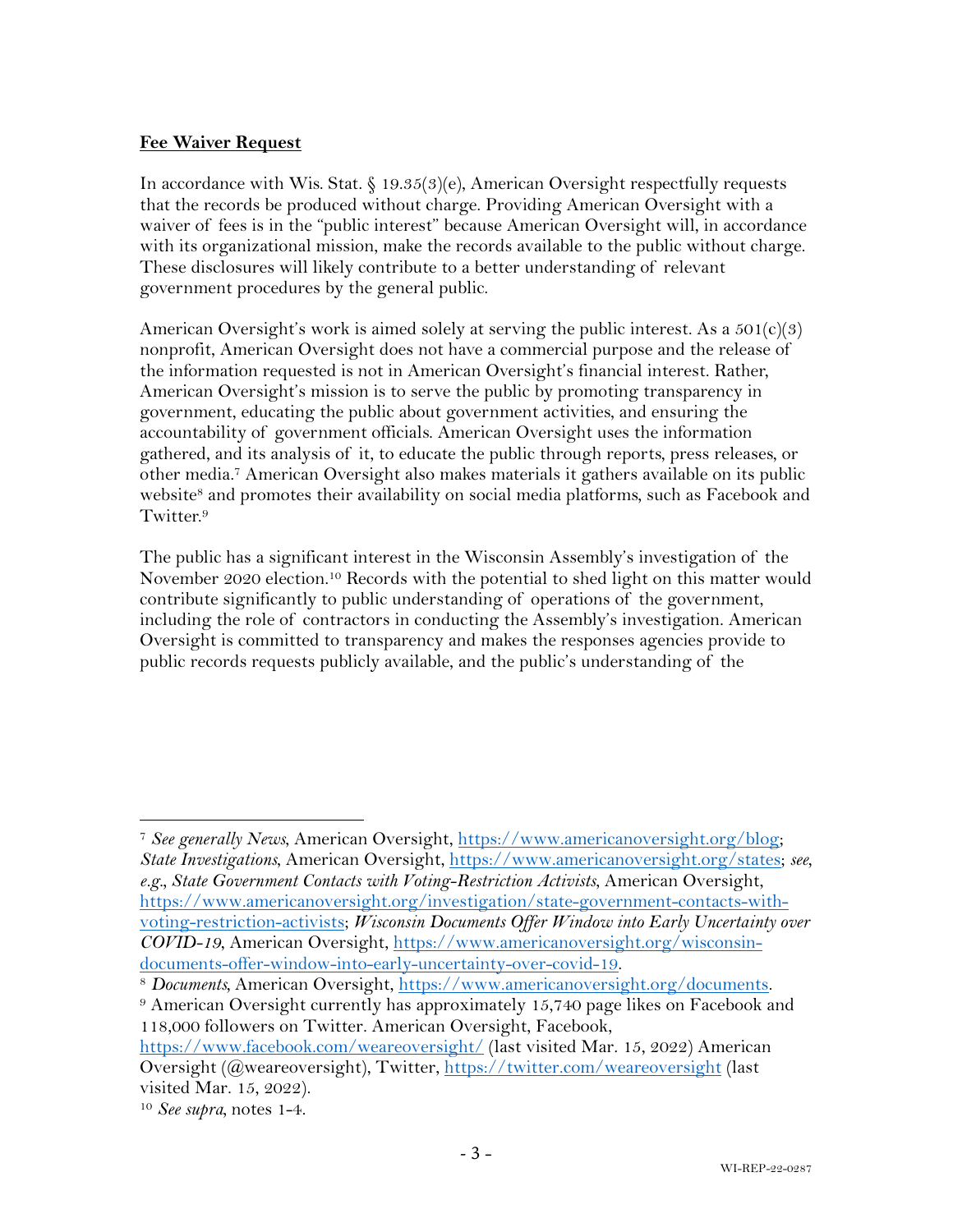government's activities would be enhanced through American Oversight's analysis and publication of these records.

American Oversight asks that if its request for a fee waiver is denied in whole or in part, that you contact us prior to incurring any costs.

### **Guidance Regarding the Search & Processing of Requested Records**

American Oversight seeks all responsive records regardless of format, medium, or physical characteristics. In conducting your search, please understand the term "record" in its broadest sense, to include any written, typed, recorded, graphic, printed, or audio material of any kind. We seek records of any kind, including electronic records, audiotapes, videotapes, and photographs, as well as letters, emails, facsimiles, telephone messages, voice mail messages and transcripts, notes, or minutes of any meetings, telephone conversations or discussions. Our request includes any attachments to these records. **No category of material should be omitted from search, collection, and production.**

Please search all locations and systems likely to have responsive records regarding official business. **You may not exclude searches of files or emails in the personal custody of your officials, such as personal email accounts.** Emails conducting government business sent or received on the personal account of the authority's officer or employee constitutes a record for purposes of Wisconsin's public records laws.11

In the event some portions of the requested records are properly exempt from disclosure, please disclose any reasonably segregable non-exempt portions of the requested records.12 If it is your position that a document contains non-exempt segments, but that those non-exempt segments are so dispersed throughout the document as to make segregation impossible, please state what portion of the document is non-exempt, and how the material is dispersed throughout the document. If a request is denied in whole, please state specifically that it is not reasonable to segregate portions of the record for release.

Please take appropriate steps to ensure that records responsive to this request are not deleted by the agency before the completion of processing for this request. If records potentially responsive to this request are likely to be located on systems where they are subject to potential deletion, including on a scheduled basis, please take steps to prevent that deletion, including, as appropriate, by instituting a litigation hold on those records.

## **Conclusion**

If you have any questions regarding how to construe this request for records or believe that further discussions regarding search and processing would facilitate a more

<sup>11</sup> Wisc. Dep't of J., *Wisconsin Public Records Law Compliance Guide*, Oct. 2019, at 3, https://www.doj.state.wi.us/sites/default/files/office-opengovernment/Resources/PRL-GUIDE.pdf.<br><sup>12</sup> Wis. Stat. § 19.36(6).